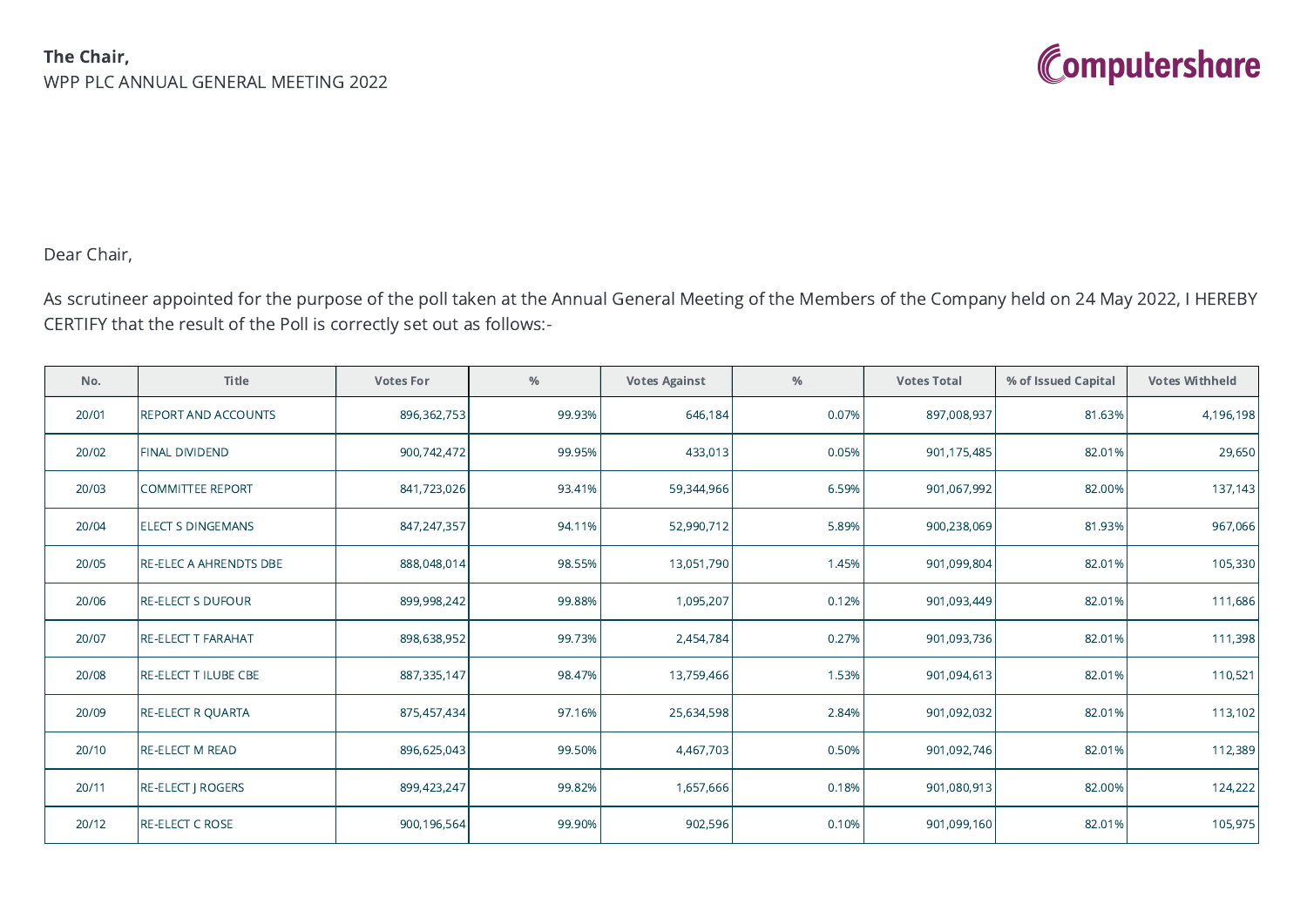## The Chair, WPP PLC ANNUAL GENERAL MEETING 2022



| No.   | Title                            | <b>Votes For</b> | $\%$   | <b>Votes Against</b> | $\%$   | <b>Votes Total</b> | % of Issued Capital | <b>Votes Withheld</b> |
|-------|----------------------------------|------------------|--------|----------------------|--------|--------------------|---------------------|-----------------------|
| 20/13 | <b>RE-ELECT N SELIGMAN</b>       | 842,069,893      | 93.45% | 59,025,651           | 6.55%  | 901,095,544        | 82.01%              | 109,590               |
| 20/14 | <b>RE-ELECT K WEED</b>           | 896,629,988      | 99.86% | 1,216,686            | 0.14%  | 897,846,674        | 81.71%              | 3,358,461             |
| 20/15 | RE-ELECT   WHITBREAD             | 662,809,535      | 73.56% | 238,287,890          | 26.44% | 901,097,425        | 82.01%              | 107,710               |
| 20/16 | <b>RE-ELECT DR Y ZHANG</b>       | 855,504,210      | 94.94% | 45,596,353           | 5.06%  | 901,100,563        | 82.01%              | 104,572               |
| 20/17 | <b>RE-APPOINT AUDITOR</b>        | 882,755,520      | 97.96% | 18,385,799           | 2.04%  | 901,141,319        | 82.01%              | 59,242                |
| 20/18 | <b>AUDITORS REMUNERATION</b>     | 896,240,077      | 99.46% | 4,906,799            | 0.54%  | 901,146,876        | 82.01%              | 58,259                |
| 20/19 | <b>ALLOT RELEVANT SECURITIES</b> | 829,661,839      | 92.08% | 71,374,157           | 7.92%  | 901,035,996        | 82.00%              | 169,139               |
| 20/20 | <b>EXEC PERFORM SHARE PLAN</b>   | 876,269,266      | 98.34% | 14,795,652           | 1.66%  | 891,064,918        | 81.09%              | 10,140,217            |
| 20/21 | PURCHASE ITS OWN SHARES          | 896,877,812      | 99.58% | 3,806,878            | 0.42%  | 900,684,690        | 81.97%              | 520,445               |
| 20/22 | <b>ALLOT EQUITY SECURITIES</b>   | 848,198,279      | 94.29% | 51,384,848           | 5.71%  | 899,583,127        | 81.87%              | 1,622,008             |
| 20/23 | PRE-EMPTION RIGHTS               | 835,252,211      | 92.86% | 64,262,364           | 7.14%  | 899,514,575        | 81.86%              | 1,680,569             |